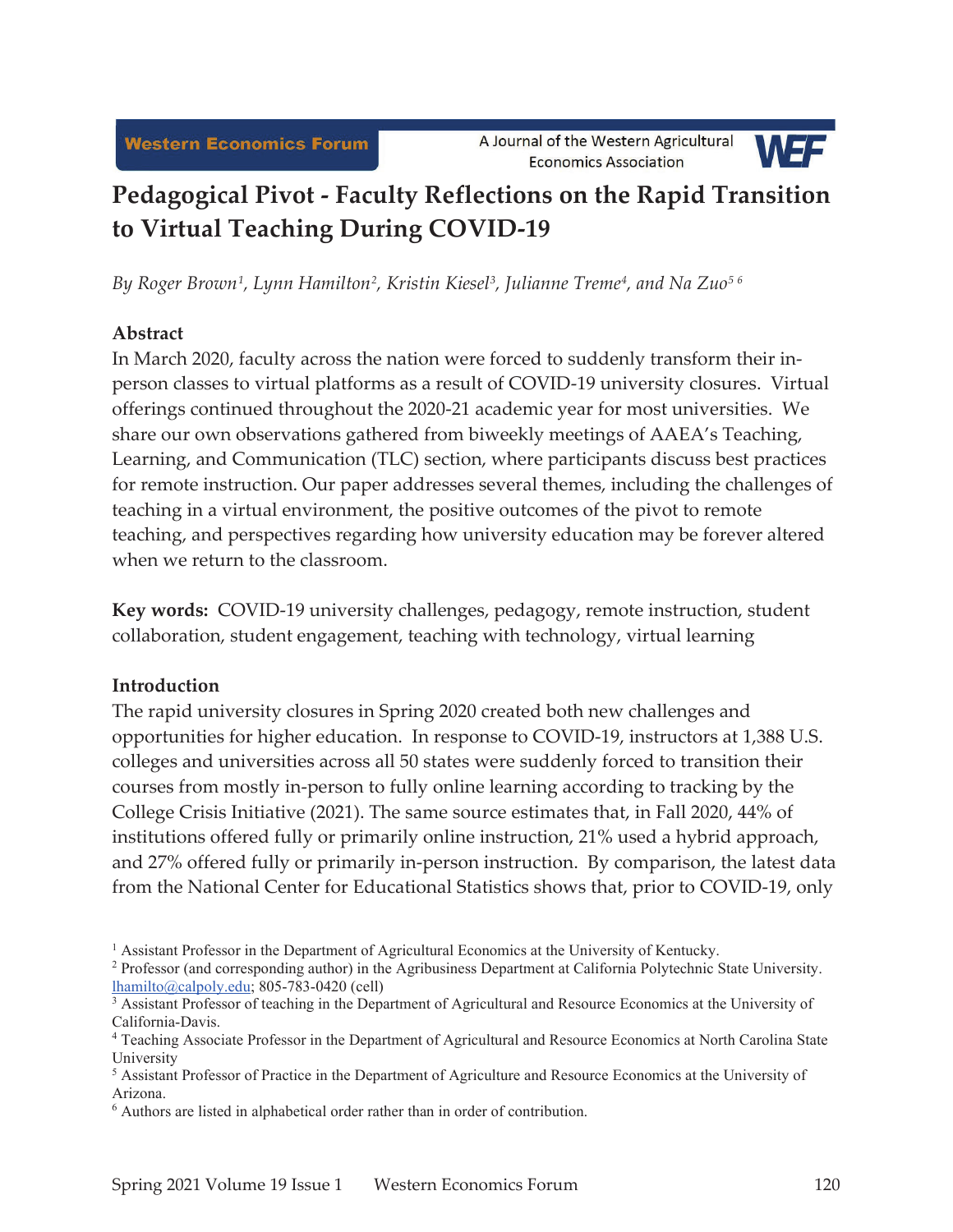16.6% of students were enrolled exclusively in distance education courses (2019). The pandemic has spared few instructors from these disruptive changes, including most instructors of agricultural economics/agribusiness classes who have had to transition their courses from primarily in-person to mostly online, virtual instruction. Instructors had to re-examine their teaching and learning approaches, quickly adjust course materials for remote modalities, develop new teaching material and assessment tools, and learn how to maneuver new technology.

To support its members, the leadership of the Agricultural & Applied Economics Association (AAEA) quickly formed a task force and created an Online Learning and Teaching Portal in March 2020. This portal provides resources and guidance to help transition to online learning and teaching in our discipline. All materials are accessible to the public and instructors are encouraged to submit recorded lectures, online videos, case studies, online active learning exercises, notes, and links. Members of the task force organized a best practices workshop. Starting in September 2020, the leadership of the Teaching, Learning and Communication (TLC) section of AAEA organized biweekly Teaching Conversations via Zoom. During these hour-long meetings, instructors from both research and teaching-focused institutions all across the U.S., and occasionally from Europe, discussed ongoing challenges and shared their successes when teaching in this new virtual learning environment. Instructors were able to submit questions or endorse already submitted questions via a **Google Sheet**. Then, the section leadership selected one to two questions as the main topic of discussion during each meeting. Possible solutions, additional ideas and overall meeting notes were added to the Google Sheet after each session.

As some universities returned to in-person instruction in Fall 2020, we further discussed challenges when teaching synchronously, asynchronously, and in a hybrid setting (simultaneously teaching face-to-face while some students participate remotely via technology). During the last meeting of 2020, we reflected on our personal experiences and shared perspectives. In this paper, we share our reflections on the unique challenges of teaching in a virtual environment during the pandemic, new opportunities that can support learning even after we return to in-person instruction, and our thoughts of how higher education may be affected post-pandemic.

### **Notable Challenges**

Every faculty member experienced some significant downsides to the sudden and widespread transition to remote teaching. Many conversations during Fall 2020 revolved around the massive investment of time required by virtual and mixedmodality teaching, both in the initial phase (e.g., recording lectures, learning new technologies, and finding more effective and ergonomic ways to set up our virtual office spaces) as well as the ongoing production of weekly classes, assignments, assessments, and student communications. Lessons, classroom activities, quizzes, and homework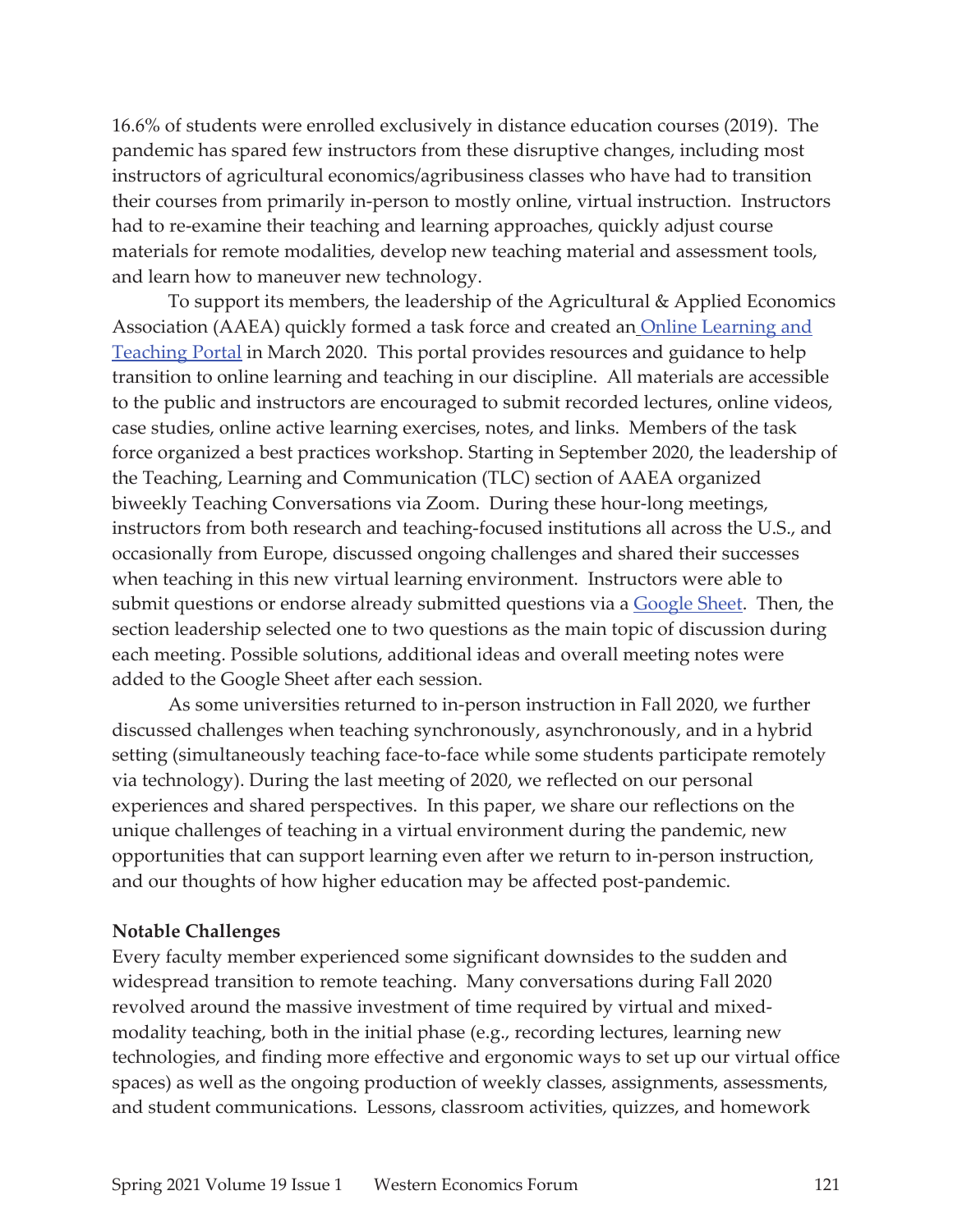assignments at minimum had to be adjusted to fit a new modality, and in some cases, completely re-invented. Many instructors noted higher email traffic from students and needed to be available at odd hours to accommodate international students. Face-toface communication, even with synchronous classes, was greatly reduced and subsequently required additional effort to communicate clearly via slides, additionally posted instructions, emails or discussion boards. Many instructors felt overwhelmed by the increased email volume and requests for special accommodations. For instructors who historically did not allow students to use electronic devices during their in-person classes, the inability to limit such distractions during class was especially frustrating.

 While the pandemic provided an opportunity to explore alternatives to scheduling classes in often overbooked and expensive on-campus computer labs, some faculty noted that students' lack of access to suitable computers or software was a major educational hurdle and likely exacerbated existing opportunity and achievement gaps. Classes requiring Excel or other analytical software seemed to be the most difficult to manage remotely, as some students with very basic computers (e.g., Chrome books or worse) could not access these programs or were only able to work with limited functionality. Though many universities had on-campus laptop lending programs, that assistance was inaccessible after many students returned home. In addition to basic computer issues, many students were negatively impacted by limited broadband access. Students in our (and other agricultural) disciplines experienced more severe connectivity challenges than students in other disciplines because they are more likely to reside in rural areas. While many schools scrambled to create hotspots in public places, students were still required to travel to a hotspot to download and submit assignments. Faculty noted spending much more time dealing with these types of infrastructure hurdles than during a normal term.

 In addition to the technical and time management struggles, a major loss to many instructors was the lack of in-person connections or, as one faculty member noted, "the reduced joy of connecting with students." Many of us chose positions with a teaching emphasis (and higher teaching workloads) because of our desire to work with students and to share our love of learning. Creating meaningful connections over multiple Zoom screens was extremely challenging, even with our most engaged students. Faculty teaching asynchronously had an even more difficult time effectively engaging with their students.

 Students' overall wellbeing and mental health remains another major concern for us. While some students were thriving in this new learning environment (Engelhardt et al., 2020; Kiesel et al., 2021), many struggled with time management and motivation in dispersed and physically-isolated learning environments. Many faculty received emails from students who, citing stress and mental health issues, needed extensions on assignments, or in some cases, withdrew from the class. In addition, uncertainty, health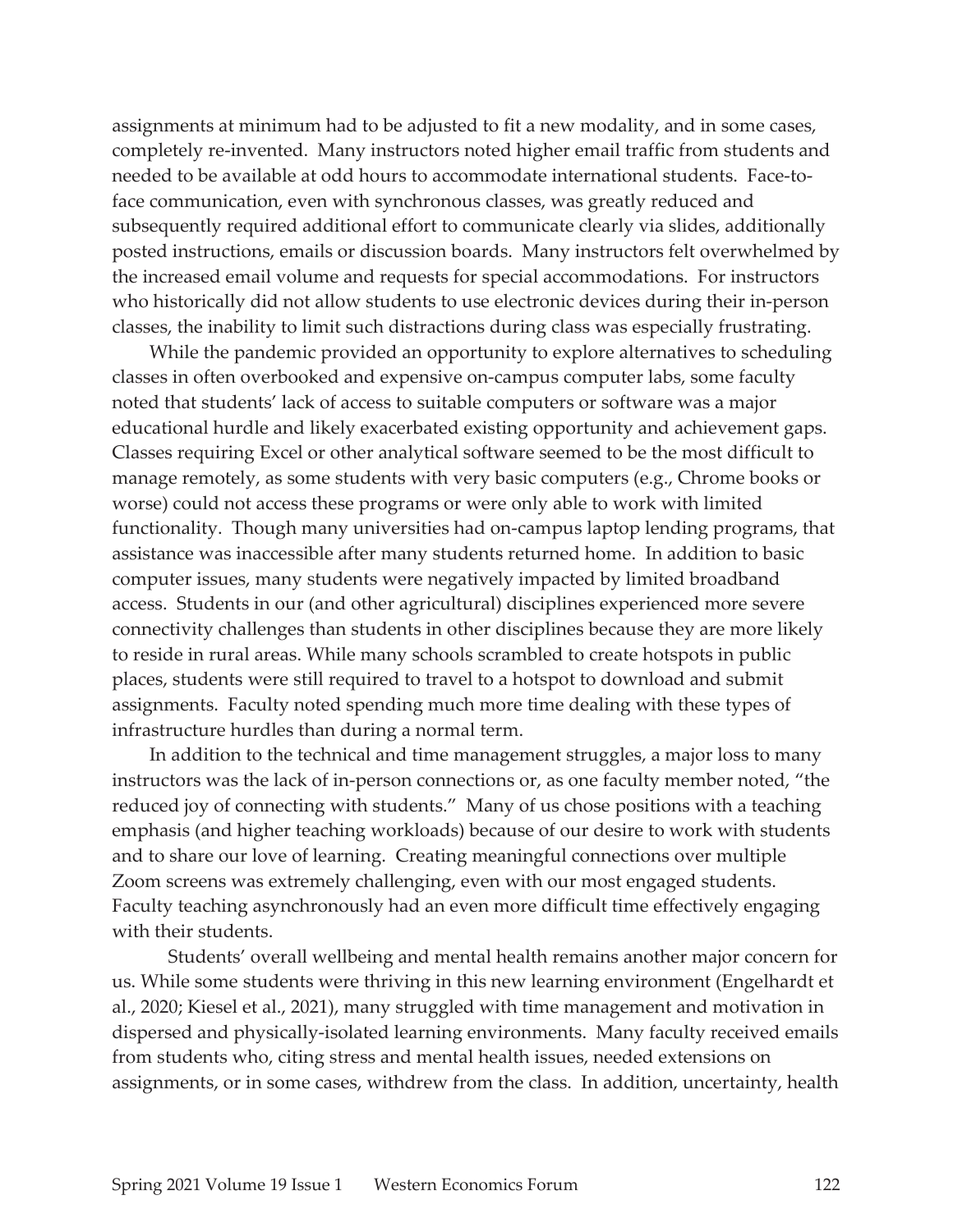and financial difficulties related to the pandemic also contributed to heightened student anxiety (Brown et al., 2021; Cohen et al., 2020).

 A common concern discussed in nearly every TLC conversation during Fall 2020 was academic dishonesty. Virtual learning environments have unleashed new opportunities for students to creatively (or in some cases, rather crudely) avoid doing their own work. Faculty efforts to subvert such academic dishonesty required even greater investments of time in creating assignments less prone to plagiarism and developing online assessments with large question banks to enable randomization of questions. Many times, the types of reflective or research-based assignments that were most resistant to cheating subsequently required increased grading efforts. The rapid rise in cheating created many unwelcome pedagogical challenges.

 As faculty struggled to adapt to the difficulties of remote teaching, the pandemic also upended most other routines of our lives. Schools and daycare services closed, as well as spouses' and partners' workplaces. Faculty noted much higher levels of stress with trying to balance new and elevated teaching demands along with juggling additional, unexpected duties at home with children, care for older relatives, negotiating new work and learning spaces and servicing wi-fi needs, among a host of other challenges.

 The COVID-related economic downturn also reduced job security overall across faculty and lecturer ranks. Administrators used the pandemic as a means to reduce or amend tenure or eliminate non-tenured positions (Belkin, 2020), although schools allowed faculty going up for tenure and/or promotion in 2020/21 to extend their probationary period without penalty for an additional year. Faculty in some cases were able to exclude their Spring 2020 teaching evaluations from their personnel files. Nevertheless, instructors with heavy teaching loads noted additional anxiety over performing well as their student evaluations weigh heavily on retention, tenure, and promotion decisions. Faculty morale ebbed as the pandemic wore on. Some faculty who taught during the 2008/09 recession were predicting pay, sabbatical, and hiring freezes and furloughs that we are already starting to see.

#### **Positive Pivots**

The TLC participants were thrilled to recognize that for the first time ever, *everyone* who taught in a university classroom had to reconsider how to deliver their course materials. While most Teaching Conversation attendees agreed that the Spring 2020 semester was completed in survival mode, the forced transition from in-person to remote teaching required faculty to learn new skill sets in a matter of weeks. Such dramatic course revisions usually take months to master but under this new "survive and advance" mentality, instructors repeatedly learned by doing. Fortunately, the summer gave us all time to recharge, reflect and innovate.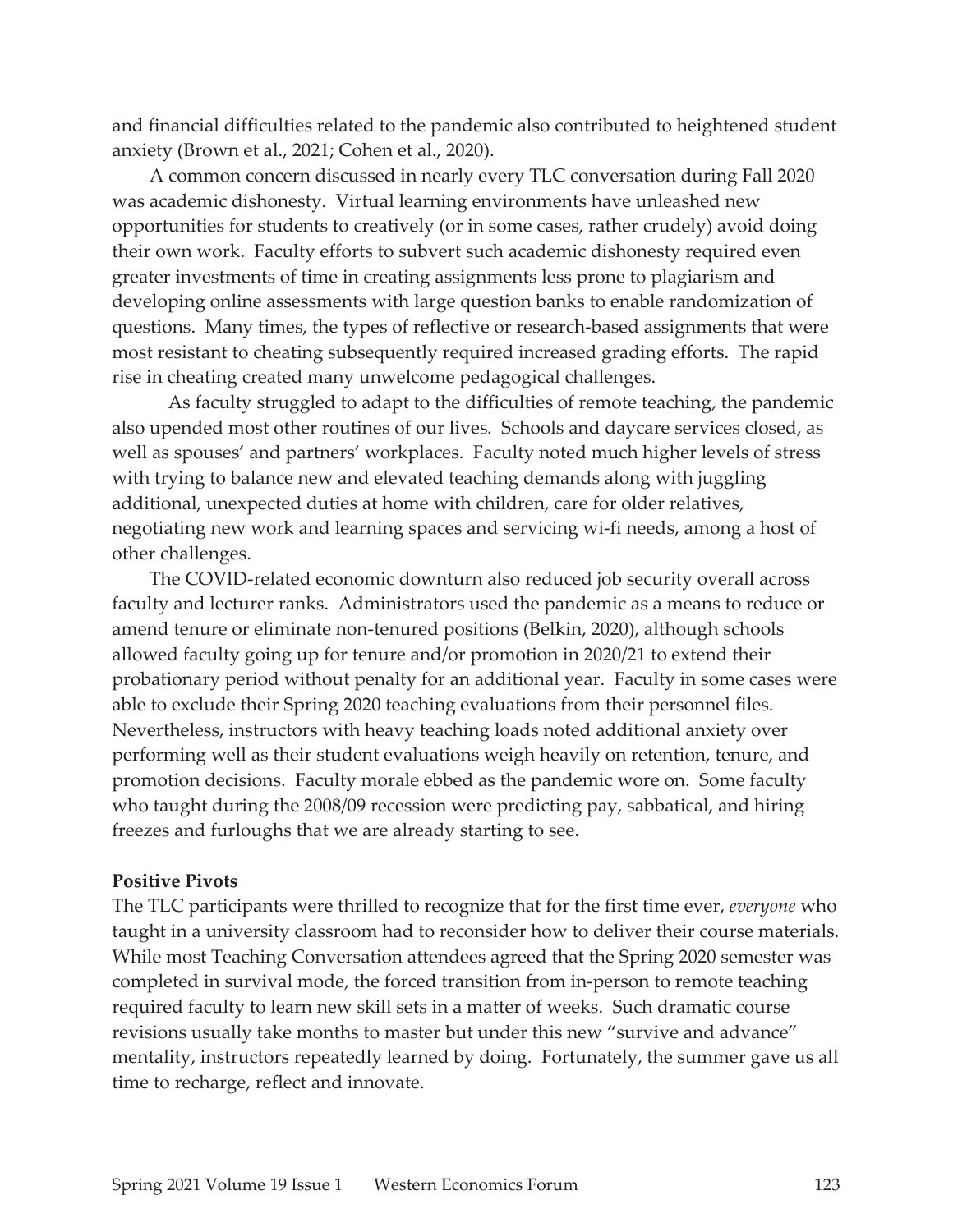Those reflections and innovations formed the basis for our Teaching Conversations: a clearinghouse by which to focus on best practices for virtual teaching and learning across institutions. Besides establishing a community of support and learning, it became clear that increased communication, new technological tools, flexibility, and improved course mapping of assignments and materials were all positive outcomes of virtual teaching.

Prior to the pandemic, few instructors communicated with students ahead of the term. We simply came to class the first day, confident that students would do the same, and we reviewed the syllabus and course expectations. For the Fall 2020 semester, many universities allowed faculty to choose their mode of instruction (e.g., synchronous, asynchronous, in-person, or hybrid-flexible models that combined one or more of these). Faculty recognized a need not only to clearly communicate course policies and expectations to students *ahead of* the start of the term, but also to help students understand new strategies for success in these unfamiliar delivery modes. While establishing such communication patterns are well-known best practices, they were not universally employed pre-pandemic. Clear and timely communication became a lifeline for both faculty (to avoid multiple emails from confused students) and students (to reduce anxiety and avoid multiple missed deadlines). Many faculty noted that they will continue to employ their newly honed communication practices when inperson instruction resumes.

Developing more effective means of organizing course materials using the universities' learning management system (LMS) is paramount for both synchronous and asynchronous instruction. Previously, many faculty used the LMS primarily to post readings and assignments; now the LMS contains the entirety of the course. Faculty's rapid efforts to post their learning objectives and develop a clear progression and schedule for course materials, assignments, and recordings was critical to student success when teaching remotely, as was consistency involving due dates. Hanson and Wachenheim (2020) noted that revising course assignment deadlines to the same time and date each week maintained consistent expectations for both students and faculty. As one TLC contributor noted, "Until you teach an online class, you never realize how disorganized your face-to-face class was!" Faculty reported that the organizational effort required to effectively plan virtual classes would carry over to inperson courses.

Faculty also found creative and effective ways to engage students using new technologies and platforms. In asynchronous courses, interactive instructor videos with embedded questions (e.g., the PlayPosit application) were used to increase student engagement and accountability with course materials. Those who used Zoom or Microsoft Teams for synchronous classes found improved student participation with integrated or iClicker polls and in virtual breakout rooms if activities were well designed. For example, to best achieve the collaborative learning environment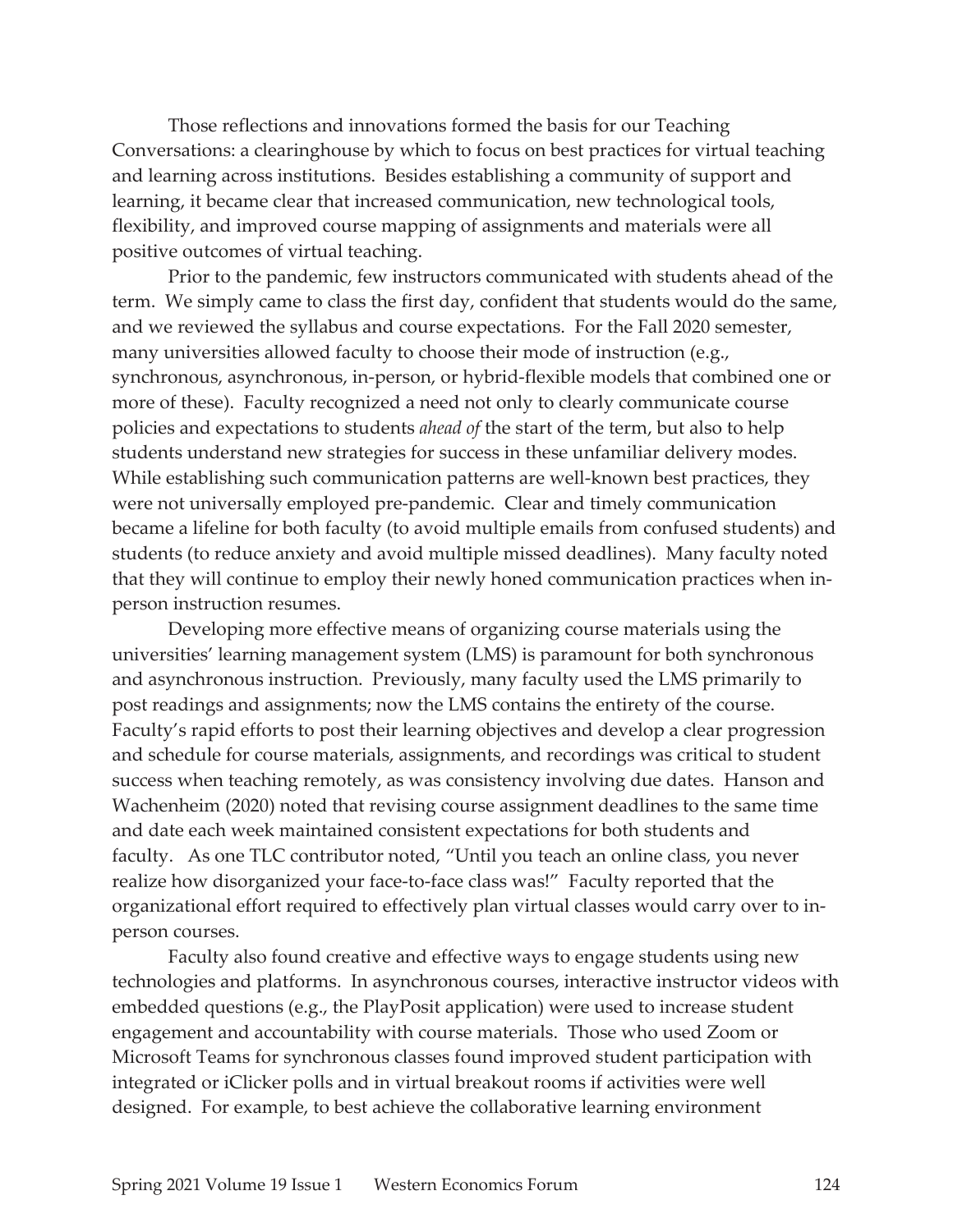established in her in-person classes, Dr. Na Zuo, of the University of Arizona, developed Google file templates to couple with the Zoom breakout rooms in facilitating in-class group activities. Google files, such as Slides, Jamboard, or Sheets, with explicit instructions and designated group workspaces were prepared and shared. Students typed in discussion summaries or solved modeling or spreadsheet problems on the Google file in their breakout rooms, then discussed the deliverables with the whole class. By monitoring the Google file, the instructor was able to see all groups' progress and leave comments in real time. Dr. Julianne Treme, of North Carolina State University, found Google Jamboard to be an effective alternative to Zoom's white board option. Students could draw and label their own graphs during synchronous Zoom sessions, as well as refer back to their work even as the class moved on to new material. The use of collaborative documents allowed both instructors and students to view work in progress and provide real-time feedback.

 The switch to remote instruction also required faculty to develop techniques for more rapid and effective feedback, an aspect already described by Zhosar and Smith (2008) and Hanson and Wachenheim (2020) as a necessary component of virtual instruction. While effective feedback is also consistent with quality in-person instruction, it may not have seemed as imperative before the pandemic. During virtual instruction, faculty developed new projects, incorporated case studies, and added reflective assignments accompanied by extensive, specific rubrics. These rubrics not only ease the burden of grading, but also give students better insight on how to develop their work. One of the authors heard this from a first-year student, "I read the rubric first and THEN I read the assignment," which validated the efforts spent in developing these new materials. Grading features built into LMS platforms, new apps such as Gradescope, tablets, iPads, and Apple Pencils were all valuable tools to efficiently give feedback on students' work. Some instructors even experimented with video and voice recordings for feedback mechanisms via their LMS systems.

 Remote instruction also broadened the horizons for guest speakers in a variety of classes. Distance was no longer an obstacle, and students in synchronous classes maintained similar, if not higher, levels of engagement when guest speakers joined regular lectures. Our experiences suggest that because students were able to post their questions throughout the presentations without having to interrupt the speaker, the number of student questions increased. Recording guest speaker lectures allowed students to revisit concepts or provided increased flexibility within the variety of instructional modes.

 Outside of the classroom, remote office hours or "student hours" provided more accessibility and flexibility for students and additional opportunities for personal interactions for both students and faculty. Some instructors reported higher numbers of attendees, as those that would have traditionally been unable to attend office hours because of family and work responsibilities had expanded access to faculty. The "share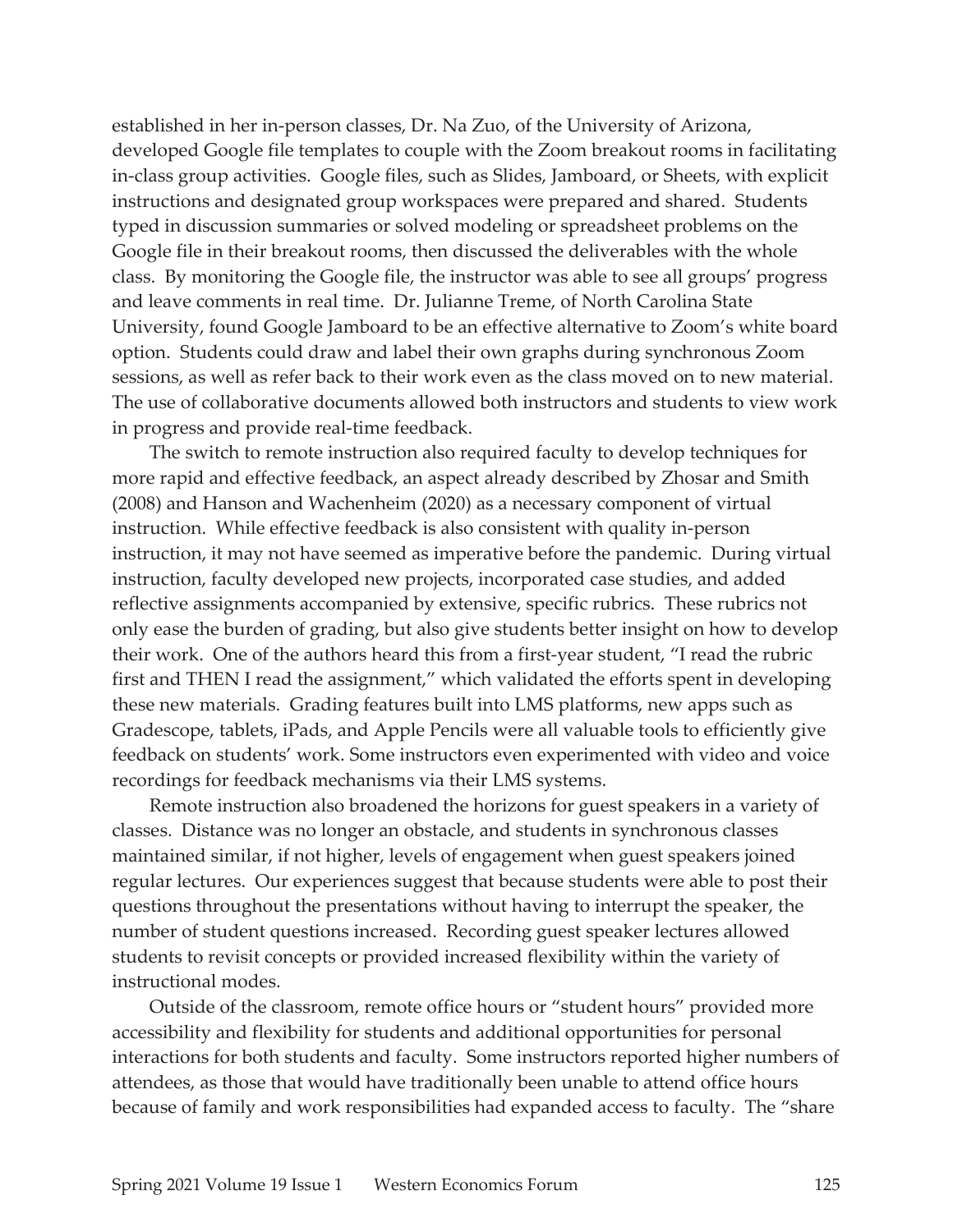screen" function allowed for more direct and timely feedback on student work. Using the last minutes of live lectures for questions and allowing multiple students to simultaneously attend office hours enhanced efficiency, as many students arrived with similar questions and were able to "free ride" – but in a productive way.

 Perhaps one of the greatest advantages of remote instruction is the increased flexibility it afforded both faculty and students. No one needed to be anywhere in particular except in a place with a good wi-fi connection. Depending on the university, students could be on campus, off-campus, in different time zones, and in some cases on different continents. Students joined classes from farms, airports, buses, trains, bedrooms, kitchen tables, sunny porches; we saw a lot in the background! Even when faculty taught in-person, students sometimes elected to join their classes remotely. Students could access material easily and catch up if they missed a lecture. Some instructors are planning to offer livestream and/or recorded lectures, even when inperson instruction resumes. The perennial "What did I miss?" question from absent students was answered by posting a link to the recorded lecture. Some classes actually benefited from students being at home. For example, North Dakota State University students were encouraged to invite their parents to participate in a farm business planning class in which the topic was farm succession (Wachenheim, 2020). In that course, about 36 of the students invited parents to attend, making the lesson far more effective than if the students relayed their learning to their parents second-hand.

#### **Going Forward**

We have learned important lessons, as well as discovered new opportunities, from this unexpected experiment with remote teaching and learning, and some of the practices will carry forward post-pandemic. New tools and technologies which support collaborative learning and increase accessibility will likely improve in-person instruction. Zoom and other video conferencing interfaces will continue to provide additional options for bringing distant guest speakers to our students. Clear, concise assignments with consistent due dates which are aligned with learning outcomes as well as specific rubrics to guide student effort will also be welcome improvements to inperson teaching.

 Some remote teaching strategies may actually replace or reinvent in-person activities, even with full on-campus instruction. While the flipped or hybrid classroom has been a popular notion for the past two decades (Lage, Platt, and Treglia 2000), the transition costs and lack of resources may have prevented faculty from implementing this modality, even though early adopters found clear benefits. Now that many faculty were forced to adapt and create new materials, their library of recorded lectures and other materials might make these transitions less costly. Even if faculty return to traditional in-person classes, their teaching will surely benefit from the many innovative applications of course concepts, new group or team-based learning exercises,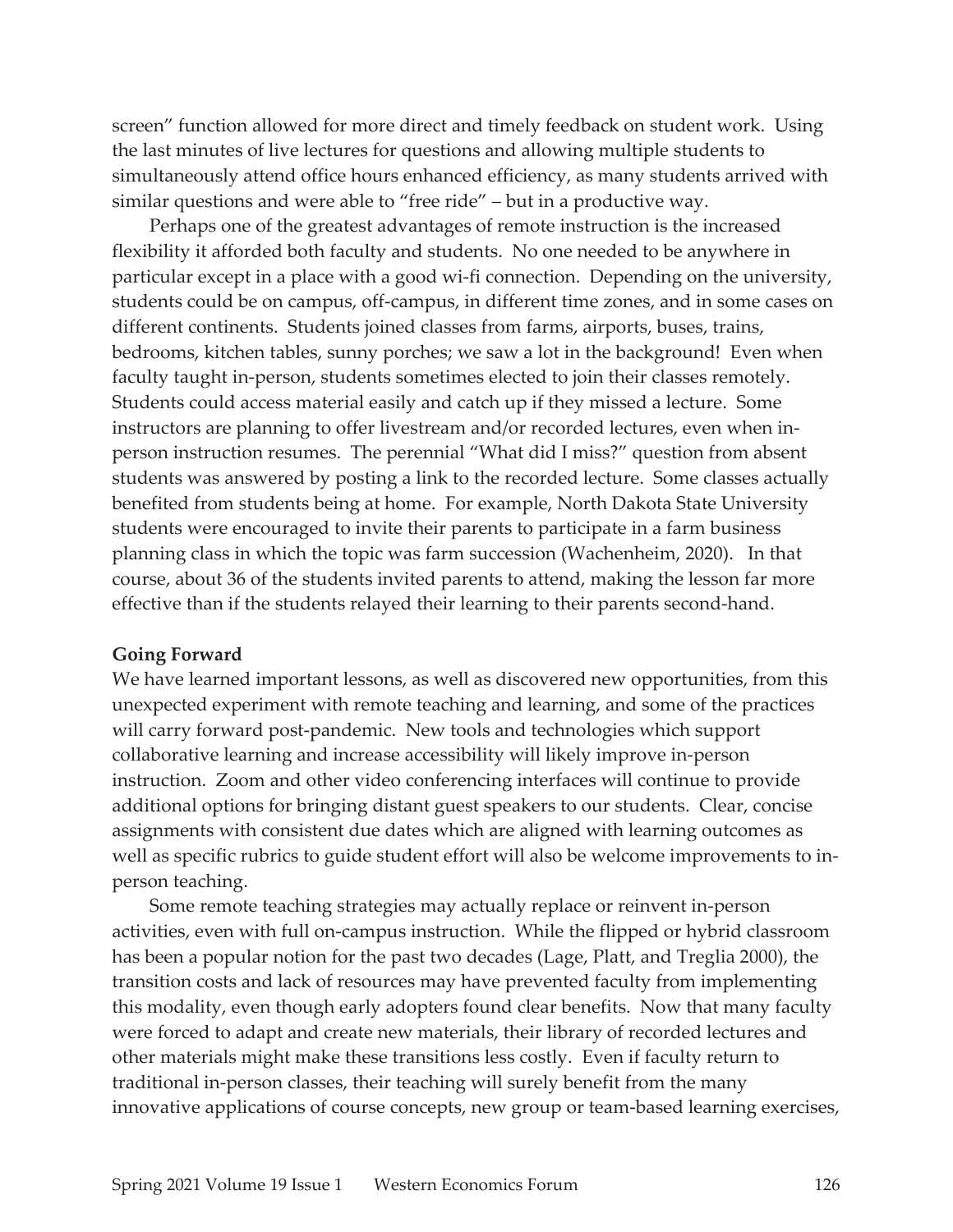discussions, and case studies created in the past year. Some faculty also noted that they will continue to offer virtual office hours, either exclusively or simultaneously with inperson office hours. The attributes of convenience and accessibility are hard to argue against, especially if it also allows flexibility for the instructor.

 In addition, one of the most rewarding outcomes of the unexpected massive transition to remote learning in our profession has been the wide-spread interest and discussions about effective teaching and learning, as well as a renewed focus on equity and inclusion in higher education. We were invigorated by our colleagues' renewed interest in teaching at the beginning of the pandemic and continue to be uplifted by regular Zoom meetings that allow us to share our stories from the trenches while learning from each other.

 Future iterations of these virtual gatherings will provide instructors an outlet to informally present their scholarship of teaching findings and demonstrate new educational technology. Most importantly, the conversations allow us to continue to build a thriving teaching community that provides connection and support to passionate educators, and ultimately generate new teaching and learning research to be shared at the AAEA and WAEA meetings and published in AETR and other outlets, and better serve our discipline as a whole.

 Many of us wonder how the future of university education will change in light of the rapid transition to online and remote instruction. Bogost (2020) noted that American universities have evolved such that the experiential and cultural aspects of university life eclipse the educational mission. The experiential component for students was completely altered with campus closures, reduced dormitory capacity, and social distancing across public spaces. If the out-of-class experiences of U.S. collegiate life are primary to students, we are still not in danger of transitioning completely to Massive Open Online Courses (MOOCs) that – even before the pandemic – some pundits rang as the pending death knell of collegiate education (Billington and Fronmueller, 2013). Nonetheless, this unexpected teaching experiment has posed numerous fascinating questions for on-going and further investigations. For example, what are some key opportunities and challenges that distinguish synchronous online teaching with asynchronous delivery? How will this sudden transition affect already existing inequalities and biases in higher education, and whether new opportunity and achievement gaps will persist? Though it took a pandemic for many of us to seriously examine how we teach, how students learn, and how to best connect the two, the silver lining is that it highlighted this important work, and we hope the conversation will continue.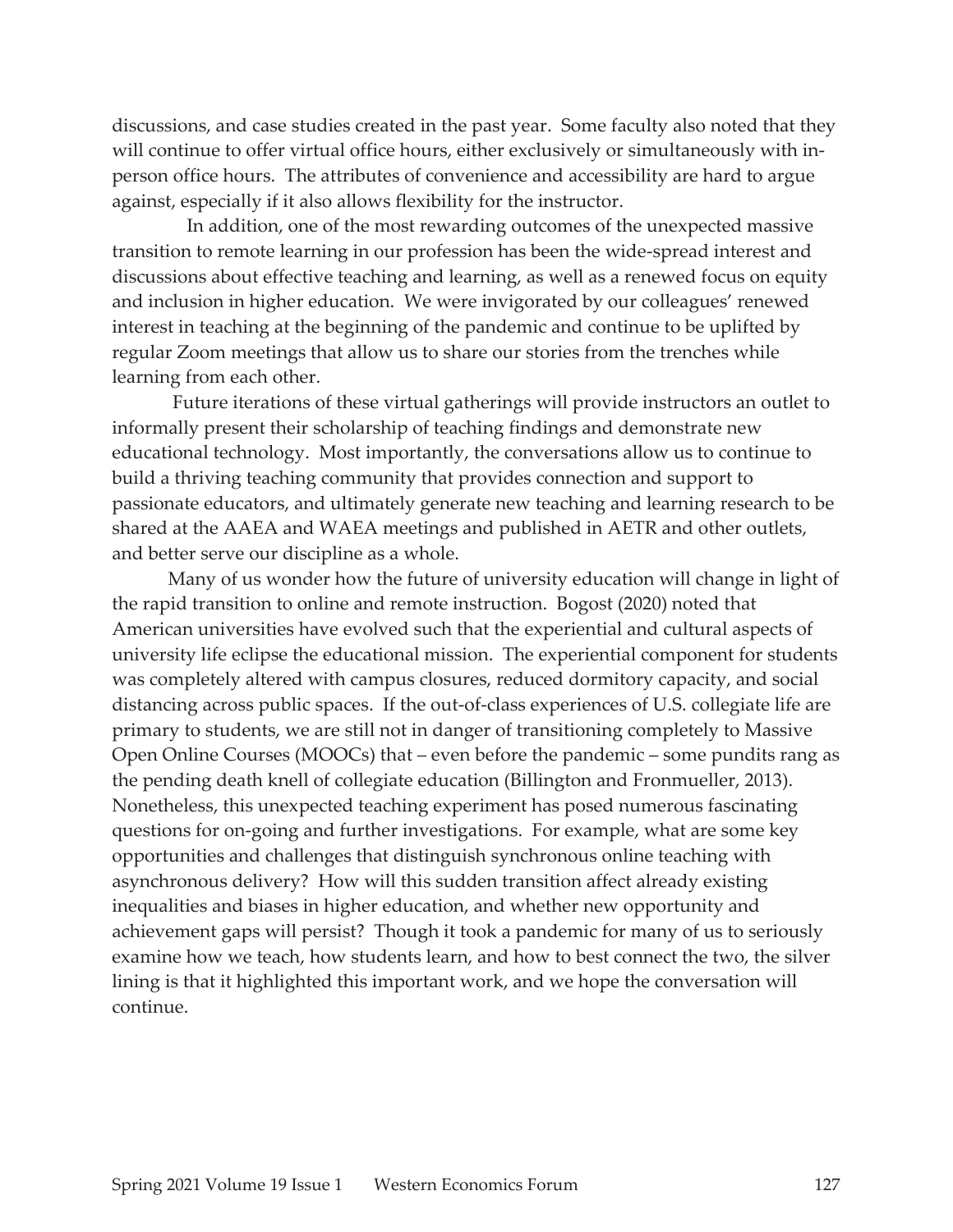## **Works Cited**

Belkin, D. 2020. "Hit by Covid-19, Colleges Do the Unthinkable and Cut Tenure." *The Wall Street Journal*, Available online at: https://www.wsj.com/articles/hit-by-covid-19 colleges-do-the-unthinkable-and-cut-tenure-

11607250780?st=r6x4kwbbhx5z14v&reflink=desktopwebshare\_permalink [Accessed Dec. 12, 2020].

Billington, P. J., and M.P. Fronmueller. 2013. "MOOCs and the future of higher education." *Journal of Higher Education Theory and Practice*, 13(3/4), 36-43.

Bogost, I. 2020. "America Will Sacrifice Anything for the College Experience." *The Atlantic*. Available online

https://www.theatlantic.com/technology/archive/2020/10/college-was-never-abouteducation/616777/ [Accessed Dec. 12, 2020].

Brown, R., S. Buck, M. Kibler, J. Penn, and N. Zuo. 2021 "Course-Related Student Anxiety During COVID-19: A Problem and Some Solutions," *Applied Economics Teaching Resources*, forthcoming.

Cohen, A.K., L.T. Hoyt, and B. Dull. 2020. "A descriptive study of COVID-19-related experiences and perspectives of a national sample of college students in spring 2020." *Journal of Adolescent Health* 67, 369-375.

College Crisis Initiative. 2021. Online resource. https://collegecrisis.shinyapps.io/dashboard/ [Accessed: Feb. 26, 2021].

Engelhardt B, M. Johnson, and M. Meder. 2020. "Learning in the Time of COVID-19." Available at SSRN: https://ssrn.com/abstract=3670173

Hanson, E., and C. Wachenheim. 2020. "Adapting to the Nontraditional Classroom: Lessons Learned from Agribusiness and Applied Economics Classes." *Applied Economics Teaching Resources*, vol. 2 October 2020.

Kiesel, K., M. D. Ehmke, K. Boys, B. Katare, J. Penn, and J. Bergtold. 2021 "What do our students think and value? Perceptions of transitioning to remote learning during the pandemic at land-grant universities" *Western Economic Forum*, forthcoming

Lage, M. J., G. J. Platt, and M. Treglia. 2000. "Inverting the classroom: A gateway to creating an inclusive learning environment." *The Journal of Economic Education*, 31(1), 30- 43.